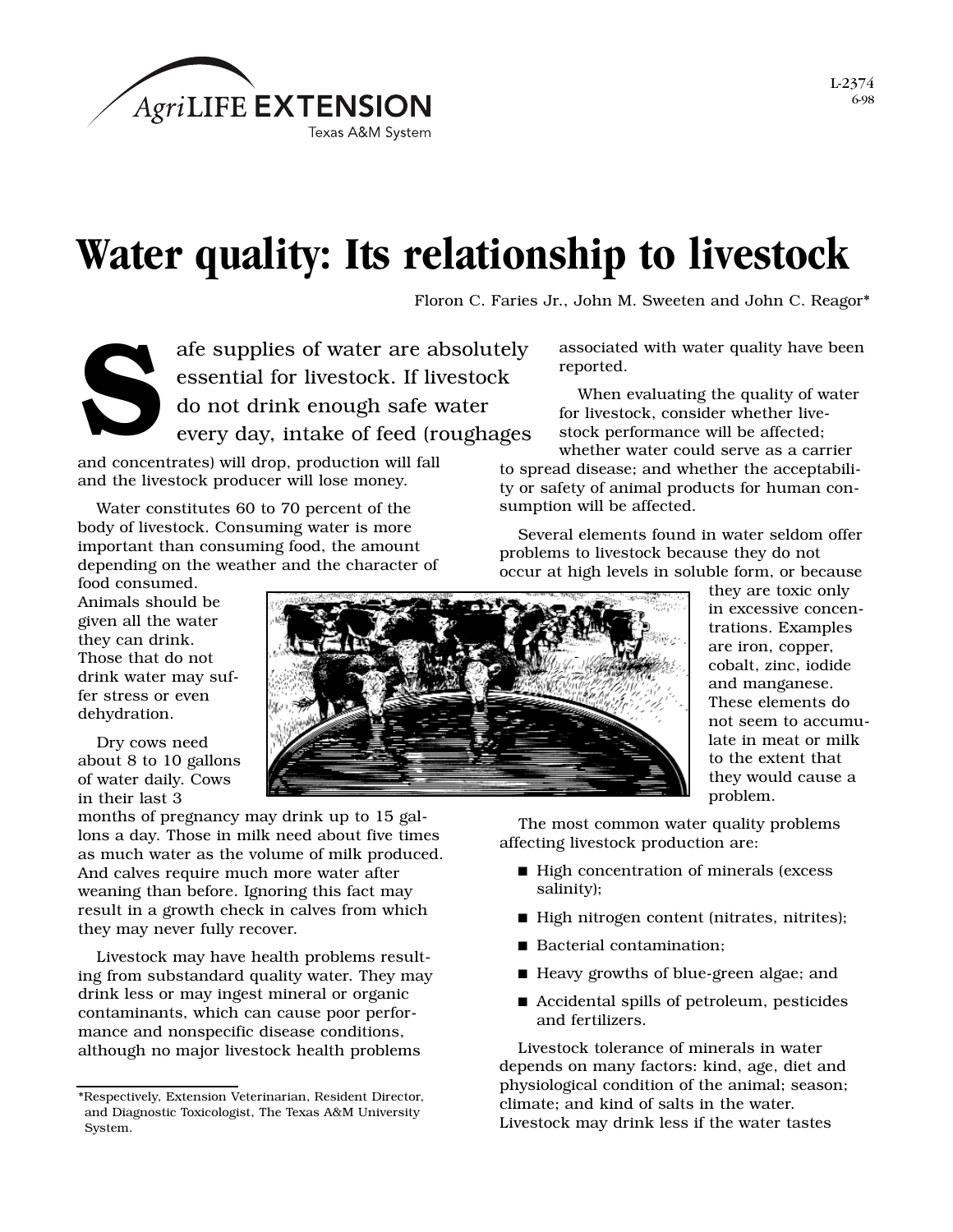## Table 1. Recommended limits of concentration of some potentially toxic substances in drinking water for livestock.

|                                |                                       |           | Safe upper limit of concentration (mg/l) |                         |
|--------------------------------|---------------------------------------|-----------|------------------------------------------|-------------------------|
| <b>Substance</b>               | U.S. EPA <sup>a</sup><br>(for humans) |           | <b>NASb</b>                              | <b>CAST<sup>c</sup></b> |
|                                | Primary                               | Secondary |                                          |                         |
| <b>Arsenic</b>                 | 0.05                                  |           | 0.2                                      | 0.5                     |
| <b>Barium</b>                  | 1.0                                   |           | Not established                          |                         |
| <b>Boron</b>                   |                                       |           |                                          | 5.0                     |
| Cadmium                        | 0.01                                  |           | 0.05                                     | 0.5                     |
| <b>Chromium</b>                | 0.05                                  |           | 1.0                                      | 5.0                     |
| Chloride <sup>e</sup>          |                                       | 250       |                                          |                         |
| <b>Cobalt</b>                  |                                       |           | 1.0                                      | 1.0                     |
| Copper                         |                                       | 1.0       | 0.5                                      | 0.5                     |
| <b>Fluoride</b>                | 4.0                                   | 2.0       | 2.0                                      | 3.0                     |
| <b>Iron</b>                    |                                       | 0.3       | Not established                          | No limit <sup>d</sup>   |
| Lead                           | 0.05                                  |           | 0.1                                      | 0.1                     |
| <b>Manganese</b>               |                                       | 0.05      | Not established                          | <b>No limit</b>         |
| <b>Mercury</b>                 | 0.002                                 |           | 0.01                                     | 0.01                    |
| Molybdenum                     |                                       |           | Not established                          | <b>No limit</b>         |
| <b>Nickel</b>                  |                                       |           | 1.0                                      |                         |
| Nitrate-N                      | 10.0                                  |           | 100                                      | 300                     |
| Nitrite-N                      |                                       |           | 10                                       | 10                      |
| <b>Salinity</b>                |                                       |           | See Table 2                              |                         |
| <b>Selenium</b>                | 0.01                                  |           |                                          |                         |
| <b>Silver</b>                  | 0.05                                  |           |                                          |                         |
| <b>Sulfate<sup>e</sup></b>     |                                       | 250       |                                          |                         |
| <b>Total Dissolved Solidse</b> |                                       | 500       |                                          |                         |
| <b>Vanadium</b>                |                                       | 0.1       |                                          | 1.0                     |
| <b>Zinc</b>                    | 5.0                                   | 25.0      |                                          | 25.0                    |

a U.S. Environmental Protection Agency

b National Academy of Sciences

c Council for Agricultural Science and Technology

d Data available are not sufficient to made definite recommendations.

e The Texas Department of Health has different values.

From: Herrick, J.B., *Water Quality for Animals*

bad. Livestock restricted to waters with high salt content may suffer physiological upset or death.

Common compounds found in waters of excess salinity include sodium, chloride, calcium, magnesium, sulfate and bicarbonate. Bicarbonates and carbonates may contribute heavily to alkalinity (pH) levels. When feed also is high in salt, lower water salinity would be desirable. Moreover, animals consuming highmoisture forage can tolerate more saline waters than those grazing dry brush or scrub. Hard water without high salinity does not harm animals.

Sources of nitrates and nitrites include decaying animal or plant protein, animal metabolic waste, nitrogen fertilizers, silage juices and soil high in nitrogen-fixing bacteria. Nitrates and nitrites are water-soluble and may be leached away to the water table or into ponded water. Tables 1 and 2 give limits of concentrations of specific substances in water for livestock. Levels may be affected by runoff or by concentration caused by water evaporation from a pond or storage tank.

All surface waters must be assumed to carry bacteria. Keep livestock from contaminated water that has not been adequately oxygenated because of bacterial pathogens living there.

Most surface water sources have problems with algae growth as a result of high nutrient loading in runoff water. Avoid using waters bearing heavy growths of blue-green algae, as several species can produce animal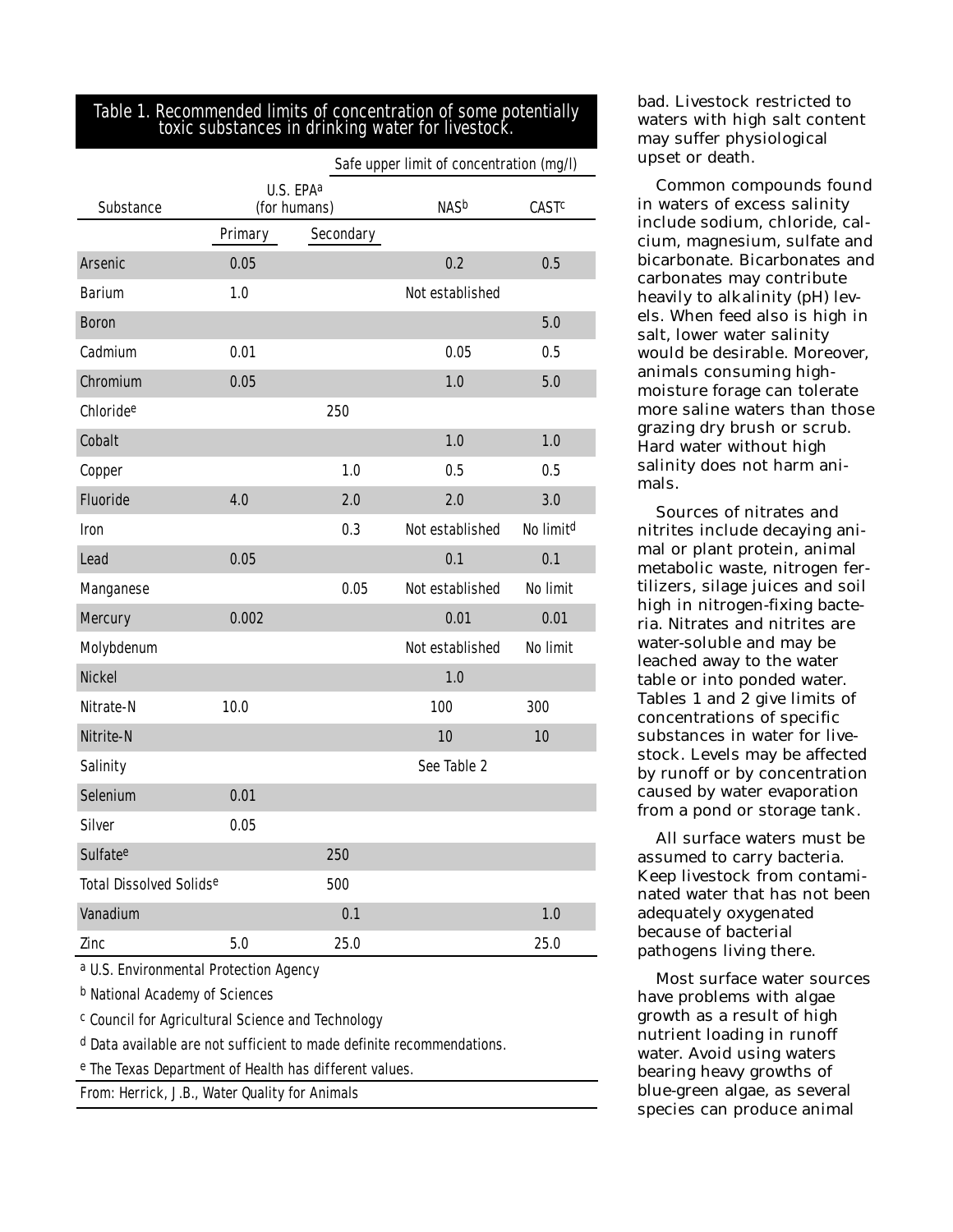toxins (poisons). To control algae in storage tanks, reduce the introduced organic pollution and exclude light. Disinfect water storage tanks by adding 1 ounce of chlorine bleach per 30 gallons of water, holding for 12 hours before draining, and then refilling with clean water. Chlorination can also control certain bacteria.

To evaluate water quality in relation to livestock health problems, it is imperative to obtain a thorough history, make accurate observations, ask intelligent questions and submit suspected water and properly prepared tissue specimens without delay to a qualified laboratory. Obtain assistance from a local veterinarian, county Extension agent or the Texas Veterinary Medical Diagnostic Laboratory in College Station or Amarillo.

Livestock grazing operations may influence stream water quality where cattle are watered in or along the streams or drainage features. Livestock manure accumulations around water wells, ponds and stock pens, and agricultural chemicals or containers at spray pens, dipping vats and disposal sites are in some cases potential sources of localized groundwater contamination.

Other potential nonpoint pollution sources require careful site selection and management. They include open, unpaved feedlots; wastewater holding ponds; lagoons; manure stockpiles; silos; dead animal disposal sites; and onsite sewage treatment systems.

Fertilizers, including manure and wastewater, should be carefully selected

## Table 2. Guide to using saline waters for livestock.

| <b>Total soluble salts</b><br>content of waters<br>(mg/l) | <b>Comments</b>                                                                                                                                                                                                                                                                                                                            |
|-----------------------------------------------------------|--------------------------------------------------------------------------------------------------------------------------------------------------------------------------------------------------------------------------------------------------------------------------------------------------------------------------------------------|
| Less than 1,000                                           | These waters have a relatively low level of salinity and<br>should present no serious burden.                                                                                                                                                                                                                                              |
| 1,000 to 2,999                                            | These waters should be satisfactory. They may cause<br>temporary and mild diarrhea in livestock unaccustomed<br>to them, but they should not affect their health or<br>performance.                                                                                                                                                        |
| 3,000 to 4,999                                            | These waters should be satisfactory, although they may<br>cause temporary diarrhea or be refused at first by animals<br>unaccustomed to them.                                                                                                                                                                                              |
| 5,000 to 6,999                                            | These waters can be used with reasonable safety. It may be<br>well to avoid using those approaching the higher levels for<br>pregnant or lactating animals.                                                                                                                                                                                |
| 7,000 to 10,000                                           | Considerable risk may exist in using these waters for<br>pregnant or lactating livestock, the young of these species,<br>or for any animals subjected to heavy heat stress or water<br>loss. In general, their use should be avoided, although older<br>livestock my subsist on them for long periods under condi-<br>tions of low stress. |
| More than 10,000                                          | The risks with these highly saline waters are so great that<br>they cannot be recommended for use under any conditions.                                                                                                                                                                                                                    |
|                                                           |                                                                                                                                                                                                                                                                                                                                            |

From: NAS, *Nutrients and Toxic Substances in Water for Livestock and Poultry*

and applied to land in strict accordance with soil and crop requirements. This will help prevent contaminating underlying aquifers with such nutrients as nitrate, ammonia, potassium or such salts as chloride. Always apply pesticides at rates recommended on the label. Do not apply them to vulnerable sites or during unfavorable climatic conditions that can increase environmental risks.

Locate wells at least 150 to 300 feet from livestock corrals, septic tanks, manure treatment lagoons and runoff holding ponds. To prevent infiltration, case and grout wells down to a restrictive layer or to the water table, and seal around the wellhead with a concrete pad. Wellhead protection measures are specified in water well drillers' guidelines.

Generally speaking, animal health problems usually are NOT caused by poor water quality. Water-related health problems in livestock are usually stress problems caused by an inadequate water supply or by unpalatable water with a high level of dissolved substances.

Protect livestock from dangerous drinking water by providing alternative sources of safe water. Adequate rain dilutes dangerous surface waters. Livestock producers should provide sufficient safe water for animals by preventing contamination, minimizing evaporation and providing enough sources of supply year-round.